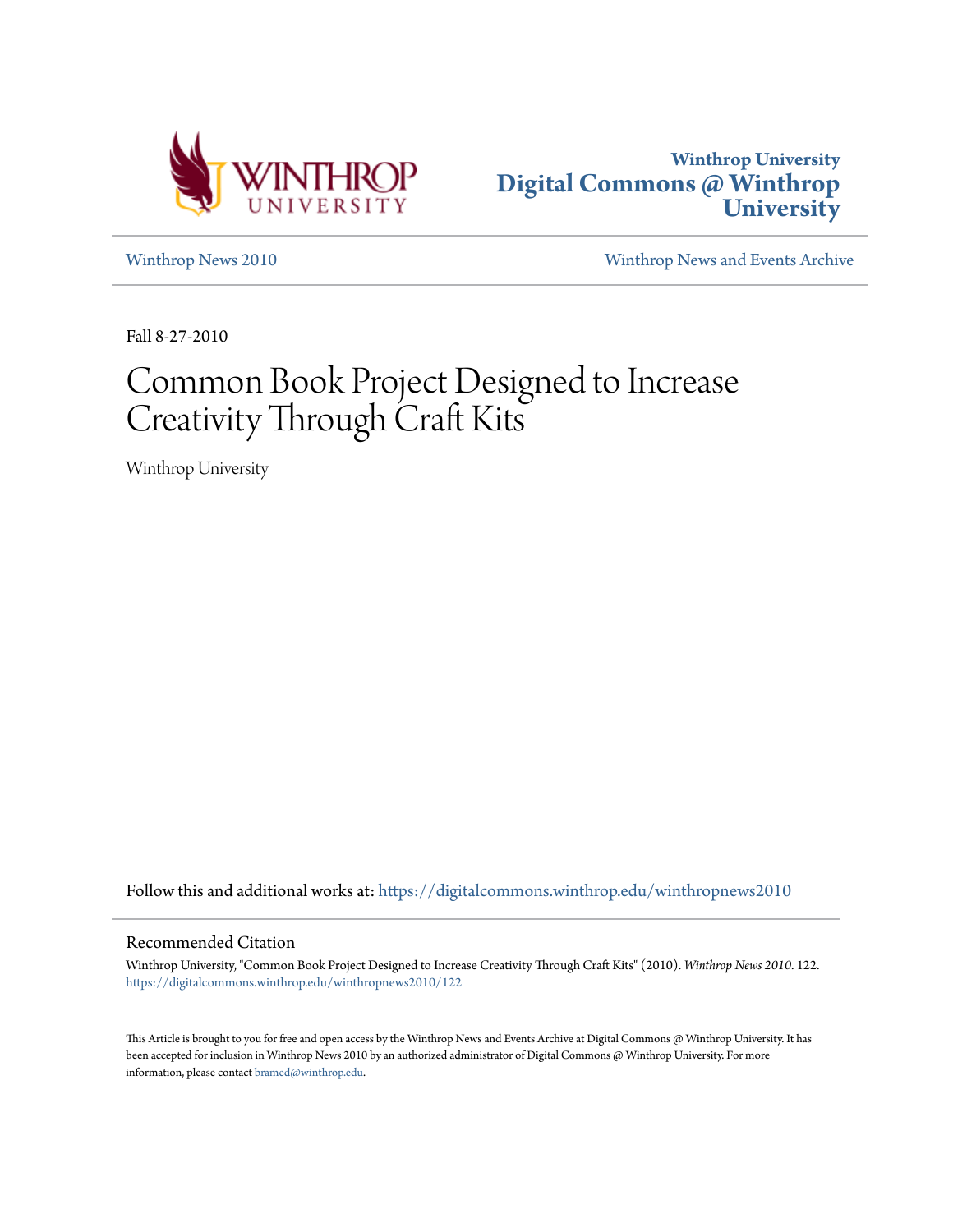■ 验母...]

**C** SHARE

All News

Archives

RSS News Feeds

Winthrop in the News

08/27/2010 **Common Book Project Designed to Increase Creativity Through Craft Kits**

## **Quick Facts**

**ABOUT ADMISSIONS & AID ACADEMICS STUDENT LIFE ATHLETICS GIVING**

WINTHROP

UNIVERSITY

In the first weeks of college, new Winthrop students are discussing this year's Common Book, "Make the Impossible Possible" by Bill Strickland. **Winthrop's Career & Civic Engagement, along** with Home Depot, will host its own Craftsman's Guild on Aug. 28.



ROCK HILL, S.C. – Freshman students at Winthrop University will participate in a **Common Book Service Project** on Saturday, Aug. 28, to help area youth express their creativity.

The event, which will last from 10 a.m. to noon, will take place on the Byrnes Auditorium lawn.

Laura Foster

In the first weeks of college, new Winthrop students are discussing this year's Common Book, "Make the Impossible Possible" by Bill Strickland. The author is founder and CEO of the Manchester Craftsmen's Guild, an innovative nonprofit agency in Pittsburgh, Pa.,

that uses the arts to inspire inner-city teenagers.

Strickland, a winner of a MacArthur Fellowship "genius" award, started the Manchester Craftmen's Guild in 1968, while still an undergraduate at the University of Pittsburgh. He added the Bidwell Training Center in 1972 to offer job skills and an appreciation for the arts to disadvantaged young people.

Winthrop's Center for Career & Civic Engagement, along with Home Depot, will host its own Craftsman's Guild on Aug. 28. Home Depot will supply craft kits as nearly 60 Winthrop students and Home Depot staff work one-on-one with elementary-aged children from York County.

"I'm excited that our students can come together for this service event," said Laura Foster, program director at the Center for Career & Civic Engagement. "It gives our college students a way to demonstrate their compassion and make a difference in the community in which they now live."

For more information, Foster at foster@winthrop.edu or 803/323-2520. The rain location is the Student Activity Center beside Withers/W.T.S. Building.

[Back to Previous Page]

## IN THE HEART OF THE CAROLINAS

A-Z Site Map **Accessibility** Alumni & Friends

Board of Trustees **Calendars Directions** 

Email Emergency/Safety **Employment** 

Finance & Business Financial Aid **Library** 

Office of the President Online Learning (Graduate) Tuition & Fees Visit the Campus Visitors Center